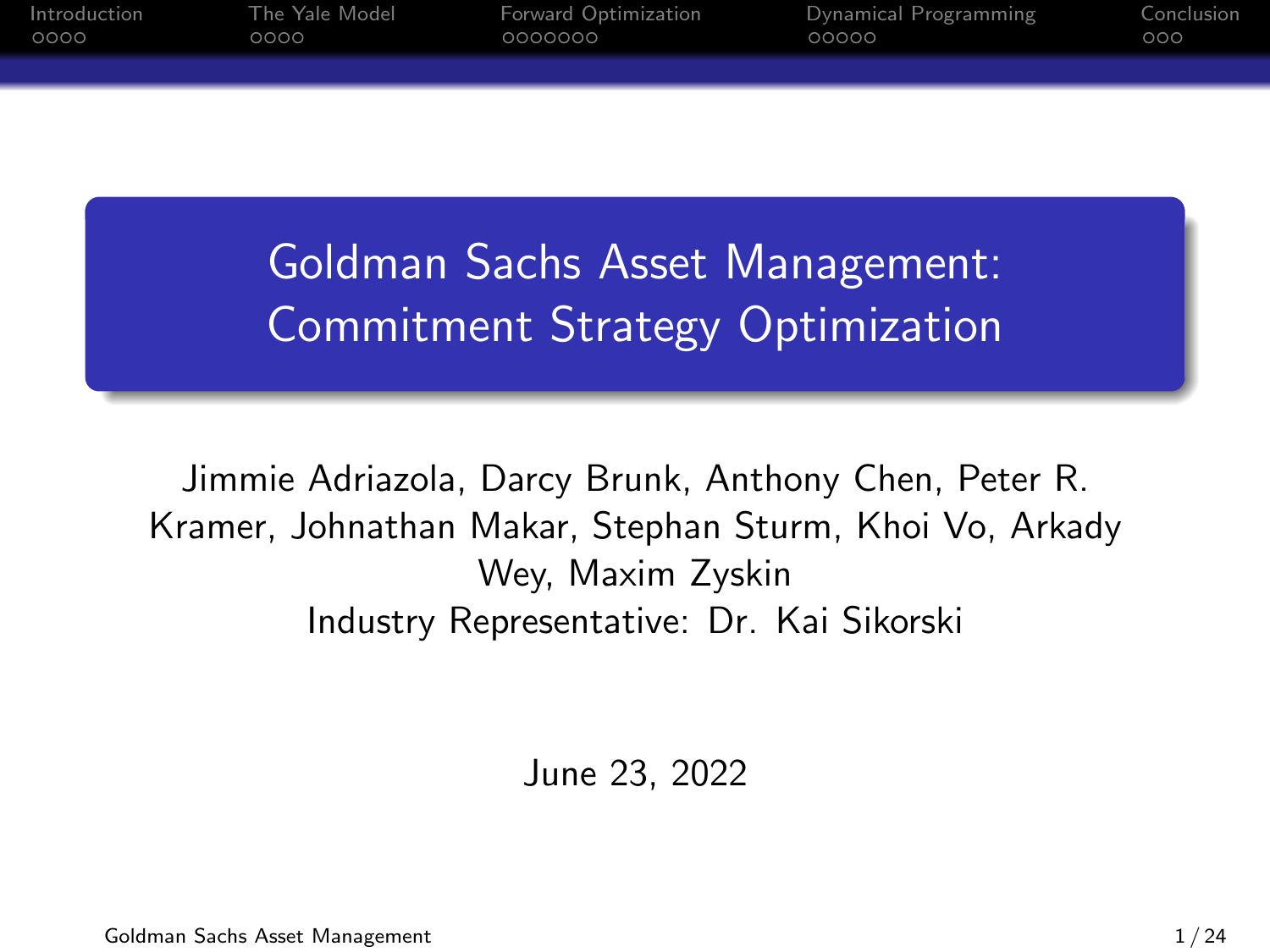<span id="page-1-0"></span>

| Introduction           | The Yale Model | Forward Optimization | Dynamical Programming | Conclusion |
|------------------------|----------------|----------------------|-----------------------|------------|
| $\bullet$ 000          | 0000           | 0000000              | 00000                 | 000        |
| <b>Illiquid Assets</b> |                |                      |                       |            |

What are illiquid assets?

- Liquid assets can be quickly bought and sold without losing value.
- Whereas illiquid assets cannot be resold quickly without a loss in overall value.
- Example: Stocks are liquid and real estate is illiquid.
- Illiquid assets have played an increasingly large role in the portfolios of institutional investors.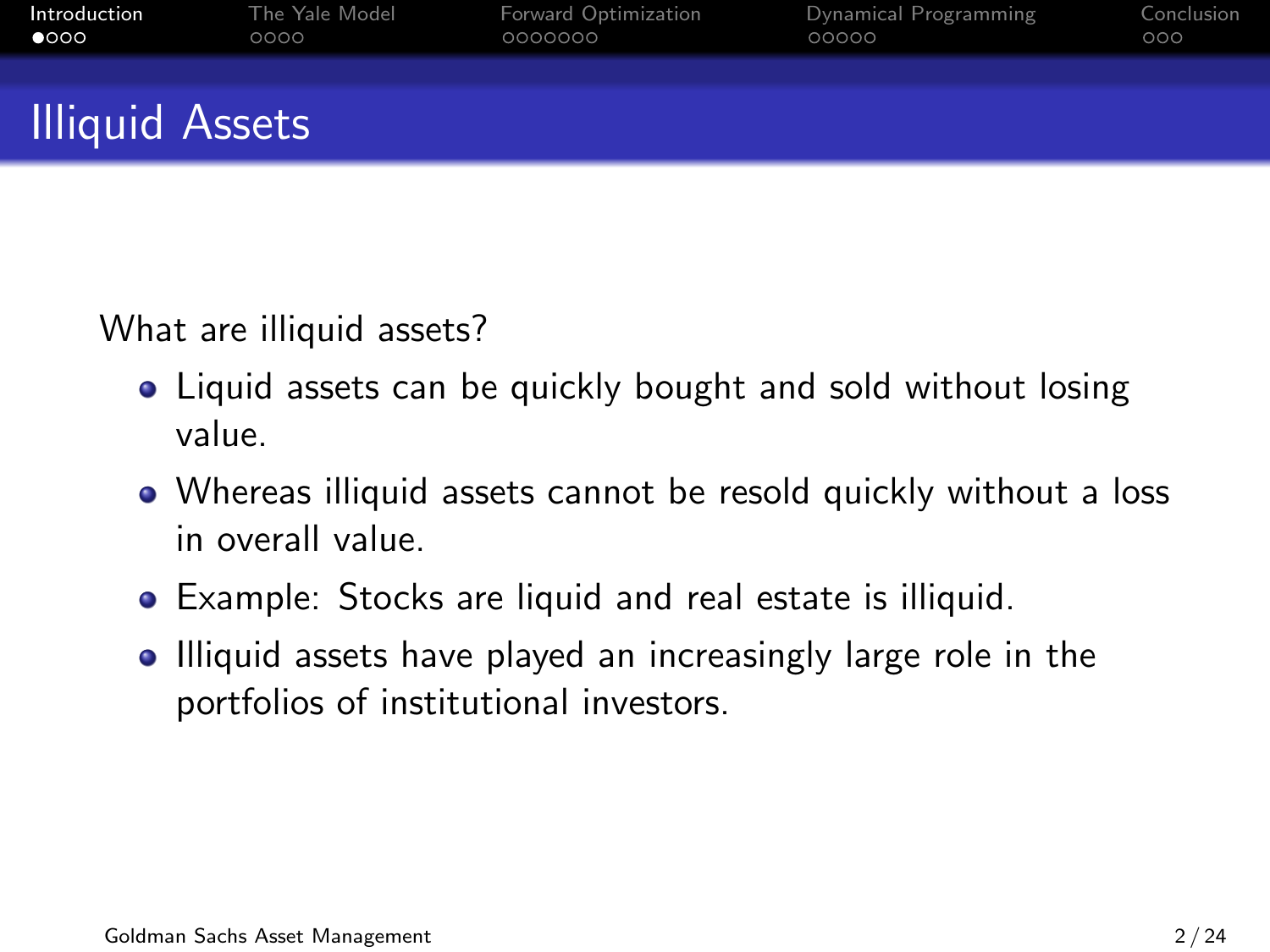| Introduction | The Yale Model            | Forward Optimization | Dynamical Programming | Conclusion |
|--------------|---------------------------|----------------------|-----------------------|------------|
| ററേറ         | 0000                      | 0000000              | 00000                 | 000        |
|              | Background to the Problem |                      |                       |            |

- In 2006, these alternative assets for US life insurers' had a total value of \$8.6 billion, however in 2021, these accounted for  $$122$  billion.<sup>1</sup>
- Unlike liquid assets such as stocks, investing in illiquid assets is typically done through limited partnership funds, which introduces additional implementation challenges.
- **•** Some institutional investors, like insurance companies, are tightly constrained by regulations, and need to target specific asset allocations.
- When investing in illiquid assets, the investor loses control over the timing of the distribution of capital while having some limited control over the timing of capital contributions.

<sup>1</sup>Based on S&P Global SNL Financial data, GSAM

Goldman Sachs Asset Management 3/24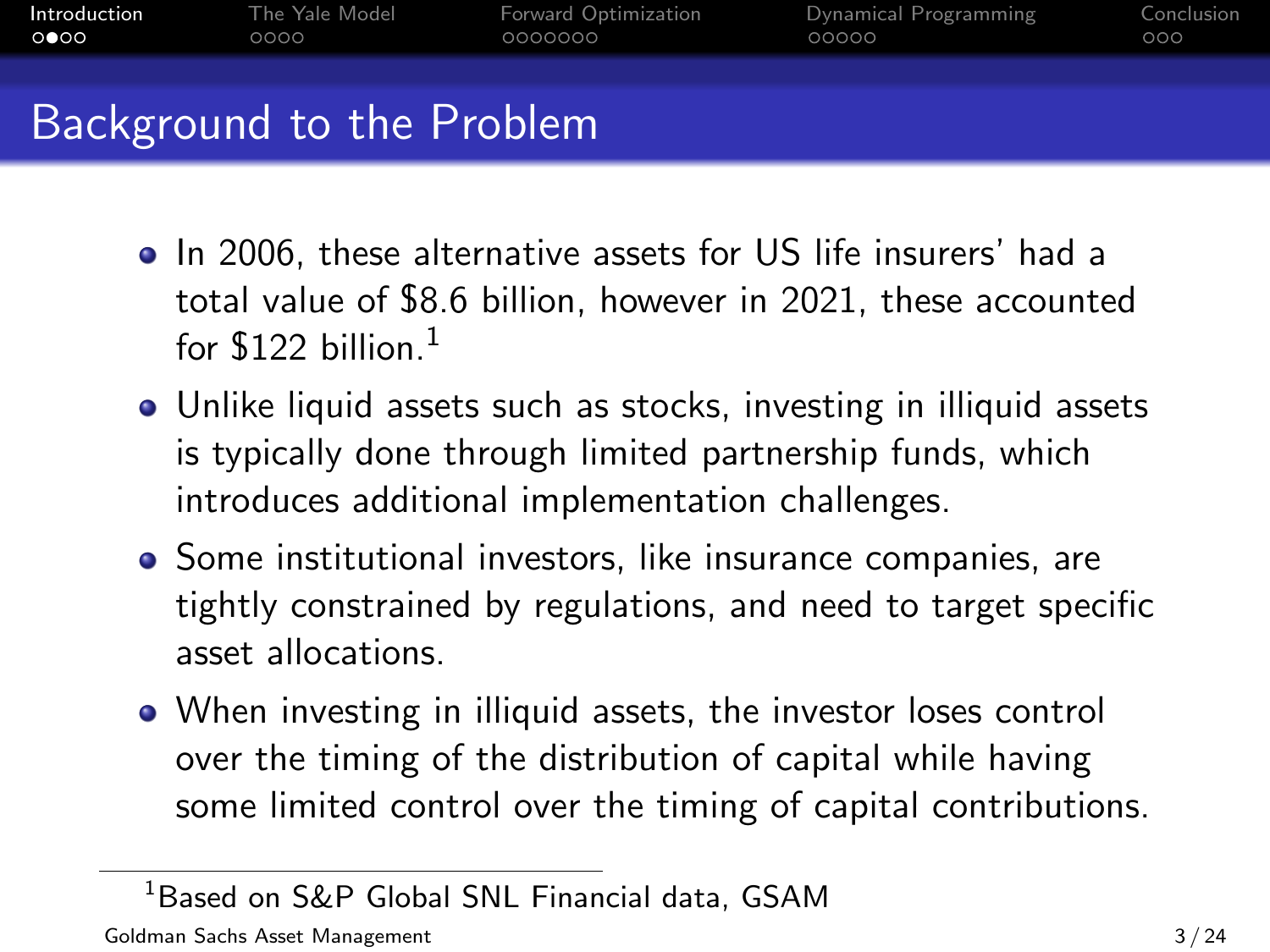| Introduction | The Yale Model | Forward Optimization | Dynamical Programming | Conclusion |
|--------------|----------------|----------------------|-----------------------|------------|
| 0000         | 0000           | 0000000              | 00000                 | 000        |
| The Problem  |                |                      |                       |            |

We want to define a multiyear commitment plan to achieve the desired asset exposure for a client.

- How much should the client commit each year in order to reach the target net asset value as closely as possible?
- What impact will stochastic market growth rates have on optimal client investment strategies?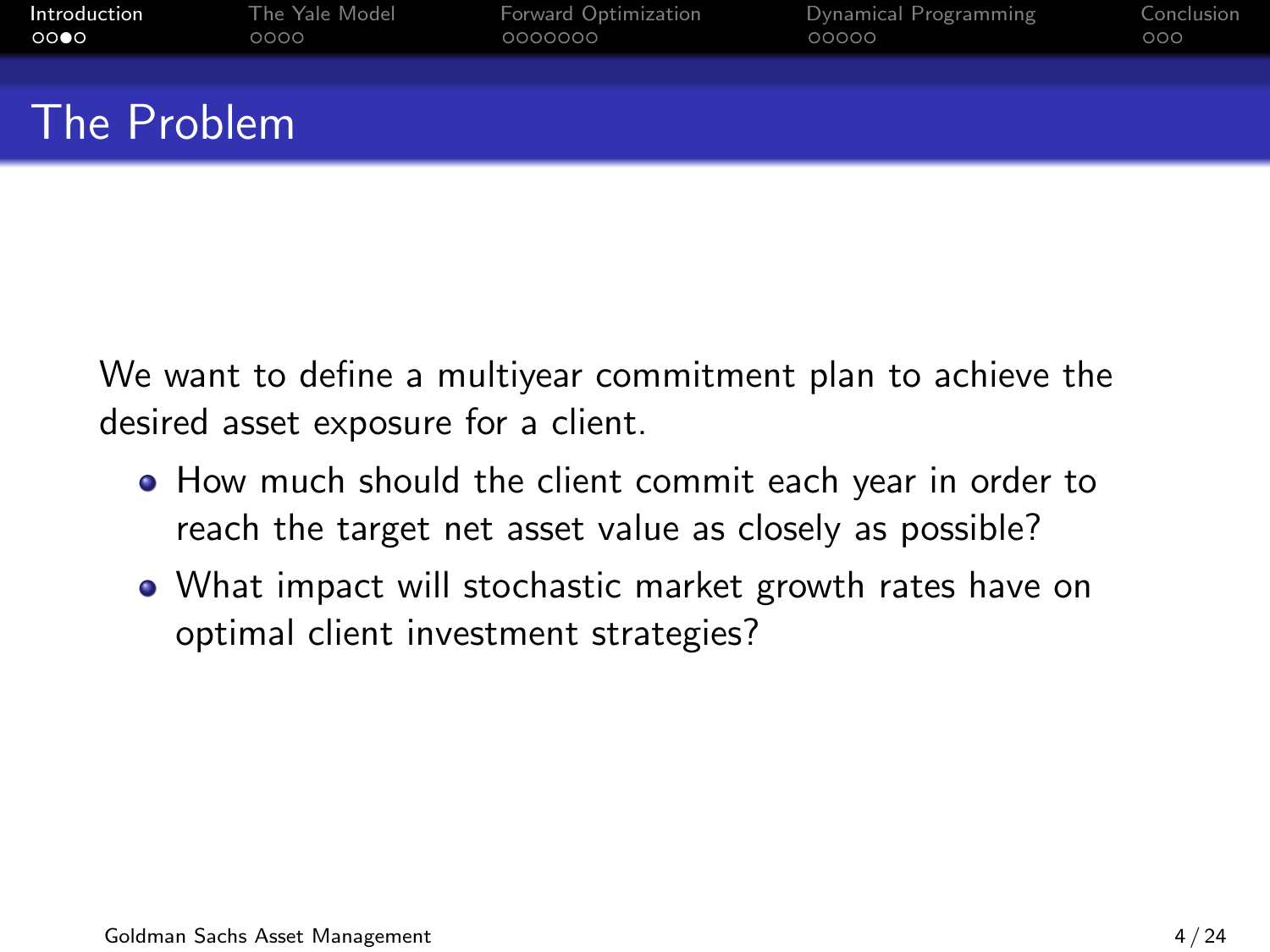| Introduction | The Yale Model | Forward Optimization | Dynamical Programming | Conclusion |
|--------------|----------------|----------------------|-----------------------|------------|
| 000          | 0000           | 0000000              | 00000                 | 000        |
|              |                |                      |                       |            |

## Fund Dynamics



#### Figure:

C: The Limited Partner (LP) contributes capital to General Partner (GP). D: The GP distributes capital to the LP.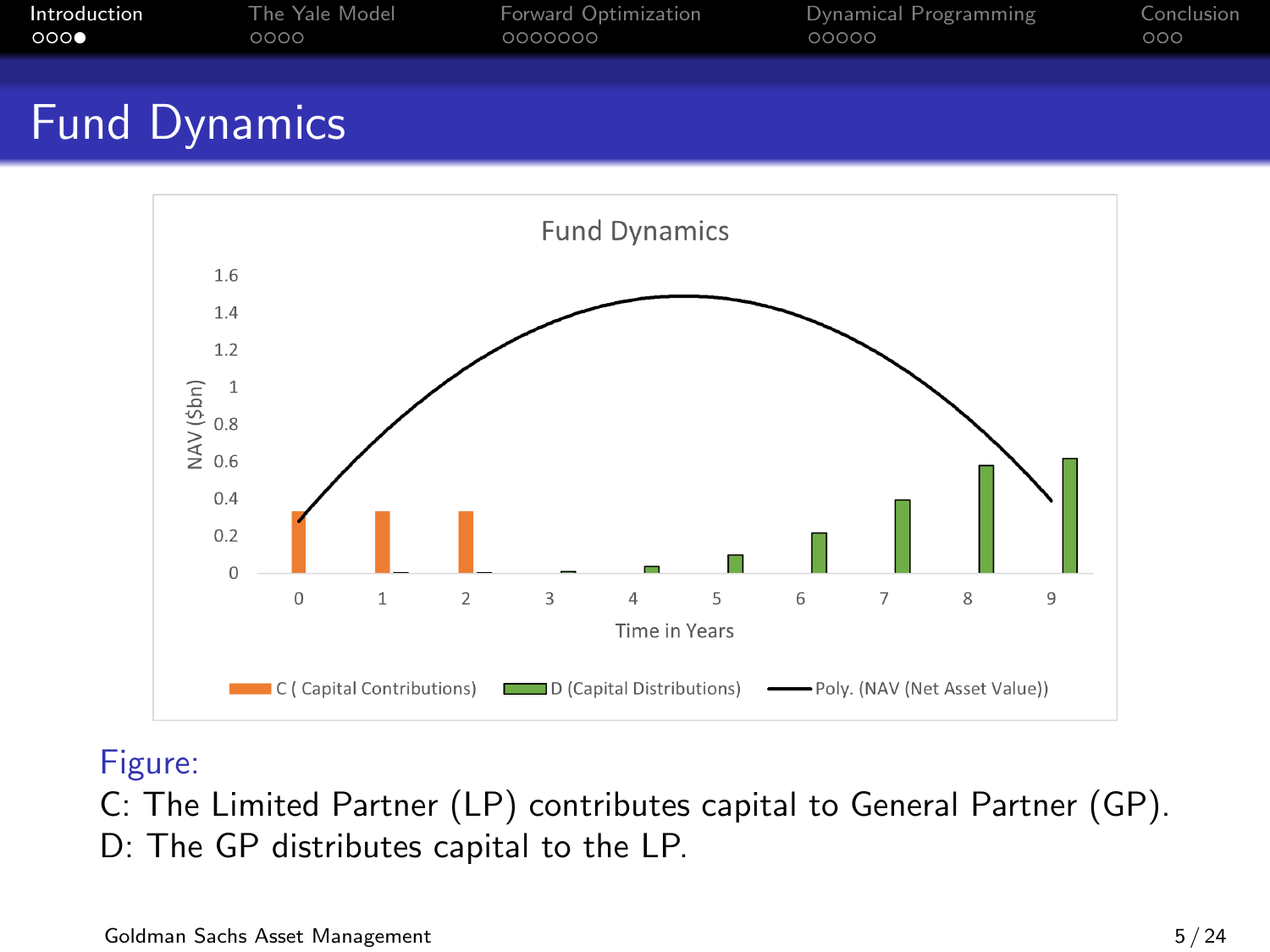<span id="page-5-0"></span>

| Introduction | The Yale Model | <b>Forward Optimization</b> | Dynamical Programming | Conclusion |
|--------------|----------------|-----------------------------|-----------------------|------------|
| 0000         | $\bullet$ 000  | 0000000                     | 00000                 | 000        |
|              |                |                             |                       |            |

## The Yale Model: Key Variables

| Variable                                       | Name                                 |
|------------------------------------------------|--------------------------------------|
|                                                | Capital contributions                |
|                                                | Capital distributions                |
| $\text{NAV}^{(t)}_{(t)}$<br>PIC $^{(v)}_{(t)}$ | Net Asset Value                      |
|                                                | Paid in capital for year $t($ \$)    |
|                                                | Rate of distribution in year $t$ (%) |

Time (t) refers to the time at which we review the fund. **Vintage** (v) refers to the time at which the fund was created.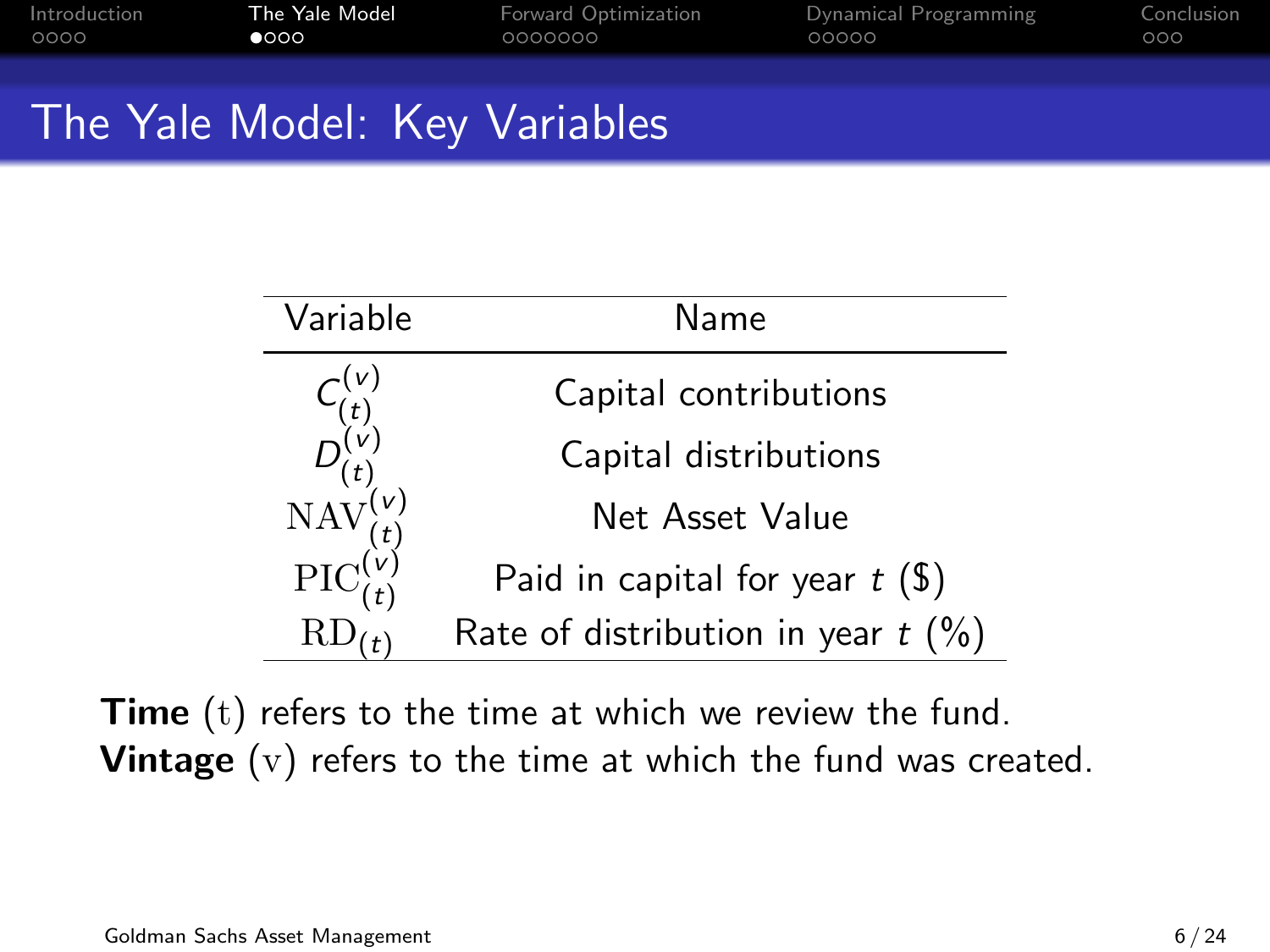| Introduction<br>0000 | The Yale Model<br>$\circ \bullet \circ \circ$ | Forward Optimization<br>0000000    | Dynamical Programming<br>00000 | Conclusion<br>000 |
|----------------------|-----------------------------------------------|------------------------------------|--------------------------------|-------------------|
|                      |                                               |                                    |                                |                   |
|                      |                                               | . The Velo Medal IZ . Deserved and |                                |                   |

## The Yale Model: Key Parameters

#### The model is calibrated using the following parameters:

| Variable                                  | Name                                    |
|-------------------------------------------|-----------------------------------------|
| $\frac{\text{RC}_{(t)}}{\text{CC}^{(v)}}$ | Rate of contribution in year $t$ (%)    |
|                                           | Capital commitments (\$)                |
|                                           | Life of fund                            |
| R                                         | <b>Bow</b>                              |
| $G_{(t)}^{(v)}$                           | <b>Random</b> Annual Growth Rate $(\%)$ |
|                                           | Yield $(\% )$                           |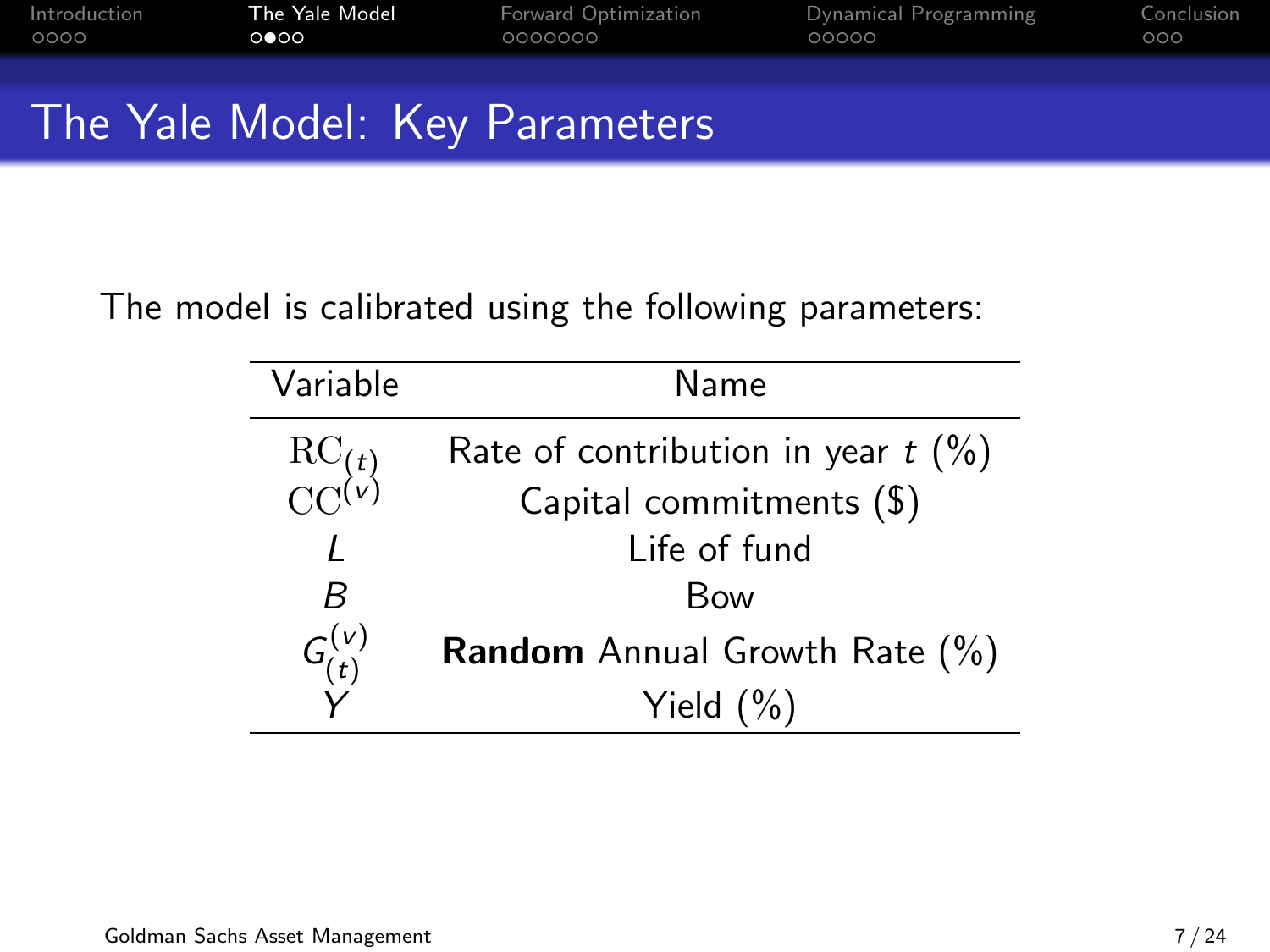| Introduction   | The Yale Model | Forward Optimization | Dynamical Programming | Conclusion |
|----------------|----------------|----------------------|-----------------------|------------|
| 0000           | 0000           | 0000000              | 00000                 | 000        |
| The Yale Model |                |                      |                       |            |

The dynamical equations now extended to account for vintages and stochastic growth become:

$$
\mathrm{NAV}_{(t)}^{(v)} = \left( \mathrm{NAV}_{(t-1)}^{(v)} \left( 1 + G_{(t)}^{(v)} \right) \right) + C_{(t)}^{(v)} - D_{(t)}^{(v)}
$$

where

$$
C_{(t)}^{(v)} = \text{RC}_{(t-v)} \bigg( \text{CC}^{(v)} - \sum_{i=v}^{t-1} C_{(i)}^{(v)} \bigg)
$$
  

$$
D_{(t)}^{(v)} = \text{RD}_{(t-v)} \bigg( \text{NAV}_{(t-1)}^{(v)} \bigg( 1 + G_{(t)}^{(v)} \bigg) \bigg)
$$

The total exposure at time  $t$  to private equities is:

$$
\text{NAV}_{(t)} = \sum_{v=0}^{t} \text{NAV}_{(t)}^{(v)}
$$

Goldman Sachs Asset Management 8 / 24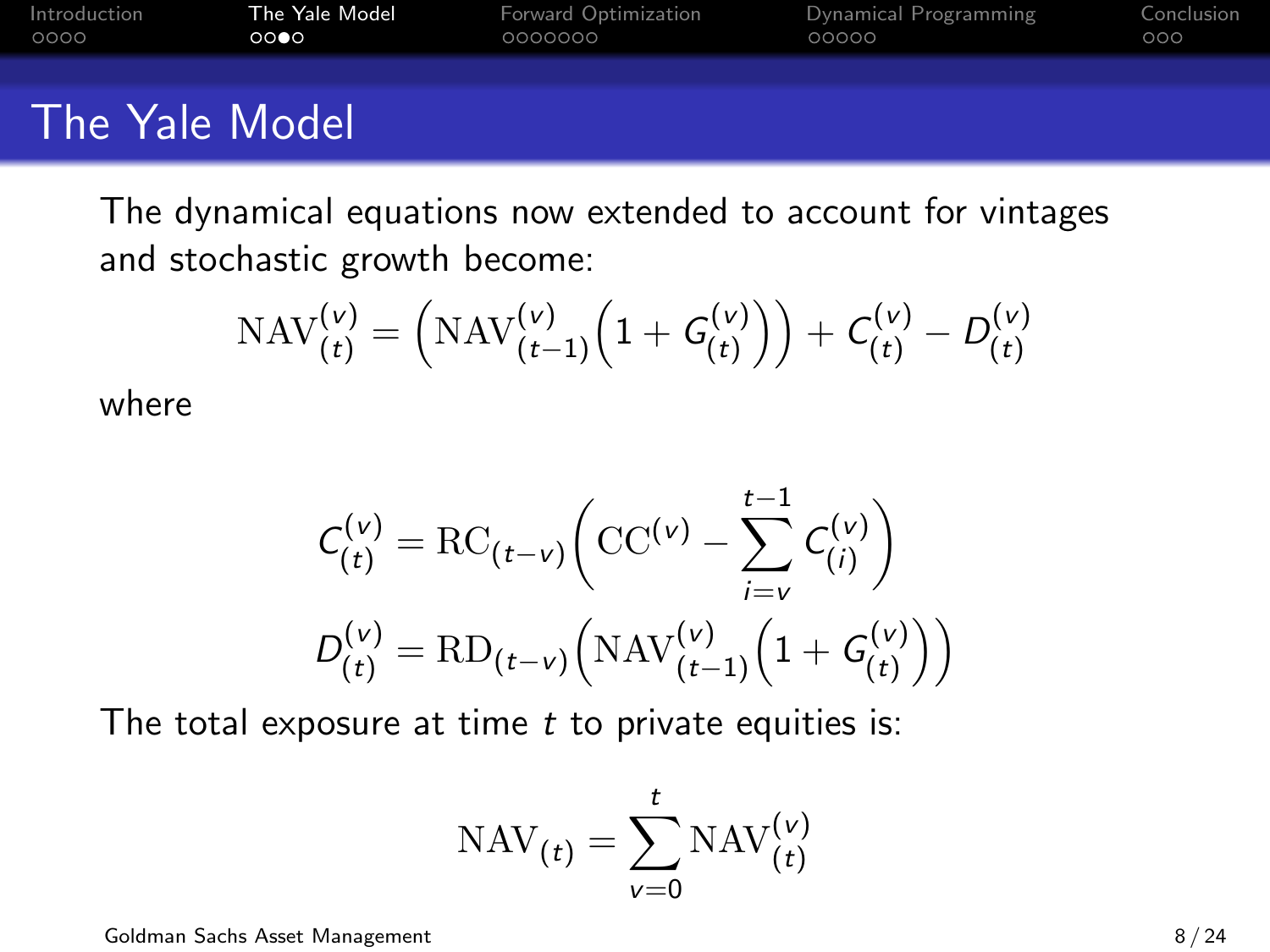| Introduction | The Yale Model | <b>Forward Optimization</b> | Dynamical Programming | Conclusion |
|--------------|----------------|-----------------------------|-----------------------|------------|
| 0000         | റററ            | 0000000                     | 00000                 | റററ        |
|              |                |                             |                       |            |

## Yale Model Results: Multi-Vintage, no randomness



Figure: NAVs form a stack, which gives the total NAV.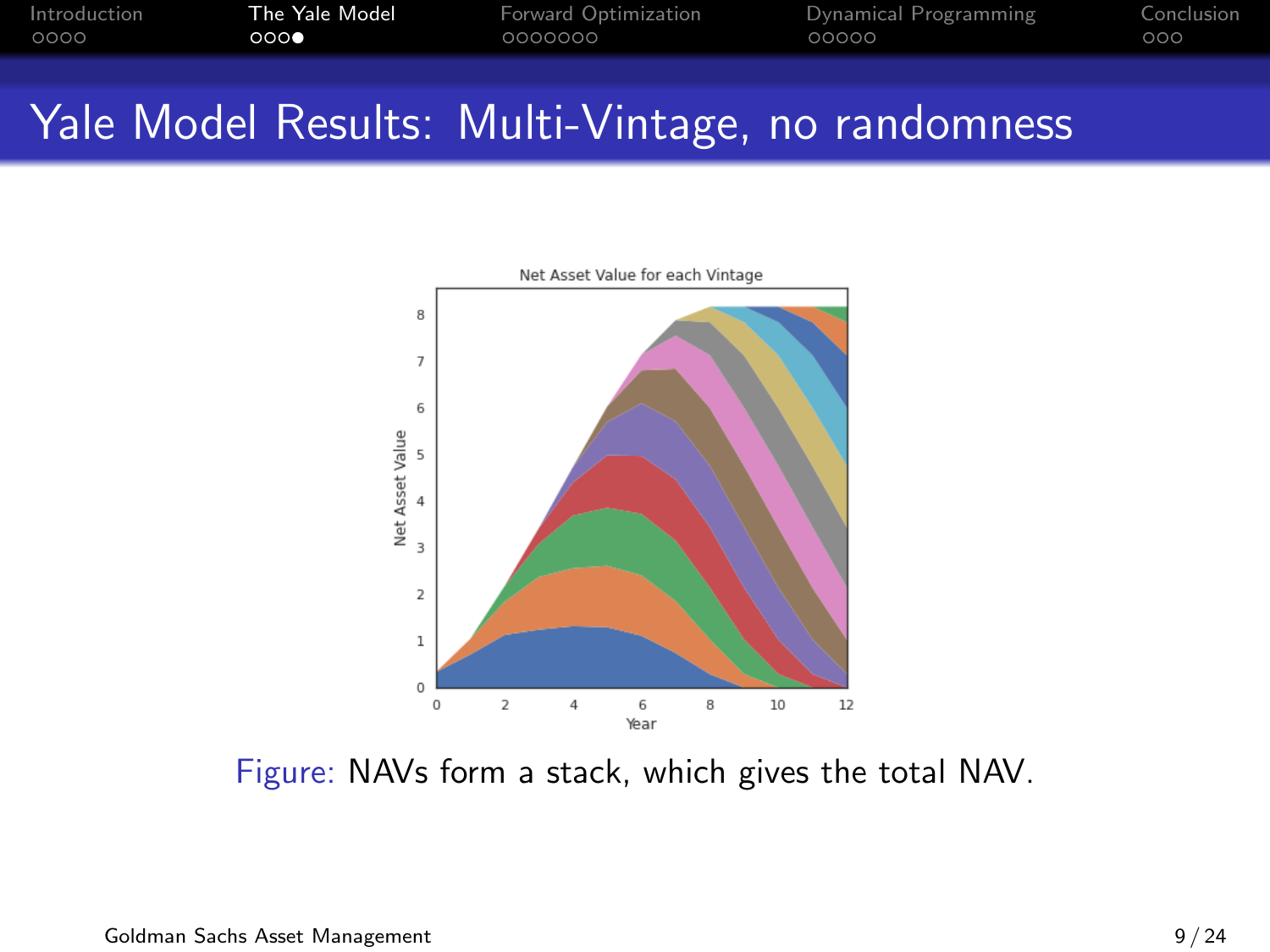<span id="page-9-0"></span>

| Introduction | The Yale Model | <b>Forward Optimization</b> | Dynamical Programming | Conclusion |
|--------------|----------------|-----------------------------|-----------------------|------------|
| 0000         | 0000           | 0000000                     | 00000                 | റററ        |
|              |                |                             |                       |            |
|              |                |                             |                       |            |
|              |                |                             |                       |            |

## A Naive Heuristic Approach

- $\bullet$  Our target is T, the steady state value for the deterministic model with all the  $CC^{(v)} = 1$ .
- At each time t, we can choose  $CC^{(t+1)}$ , which is the commitment for the vintage that starts the following year.
- We naively assume a simple form for  $CC^{(t+1)}$ :

$$
CC(t+1) = max {1 + \alpha (NAV(t) - T) + \beta, 0}
$$
 (1)

where  $\alpha$  and  $\beta$  are parameters that we optimize over.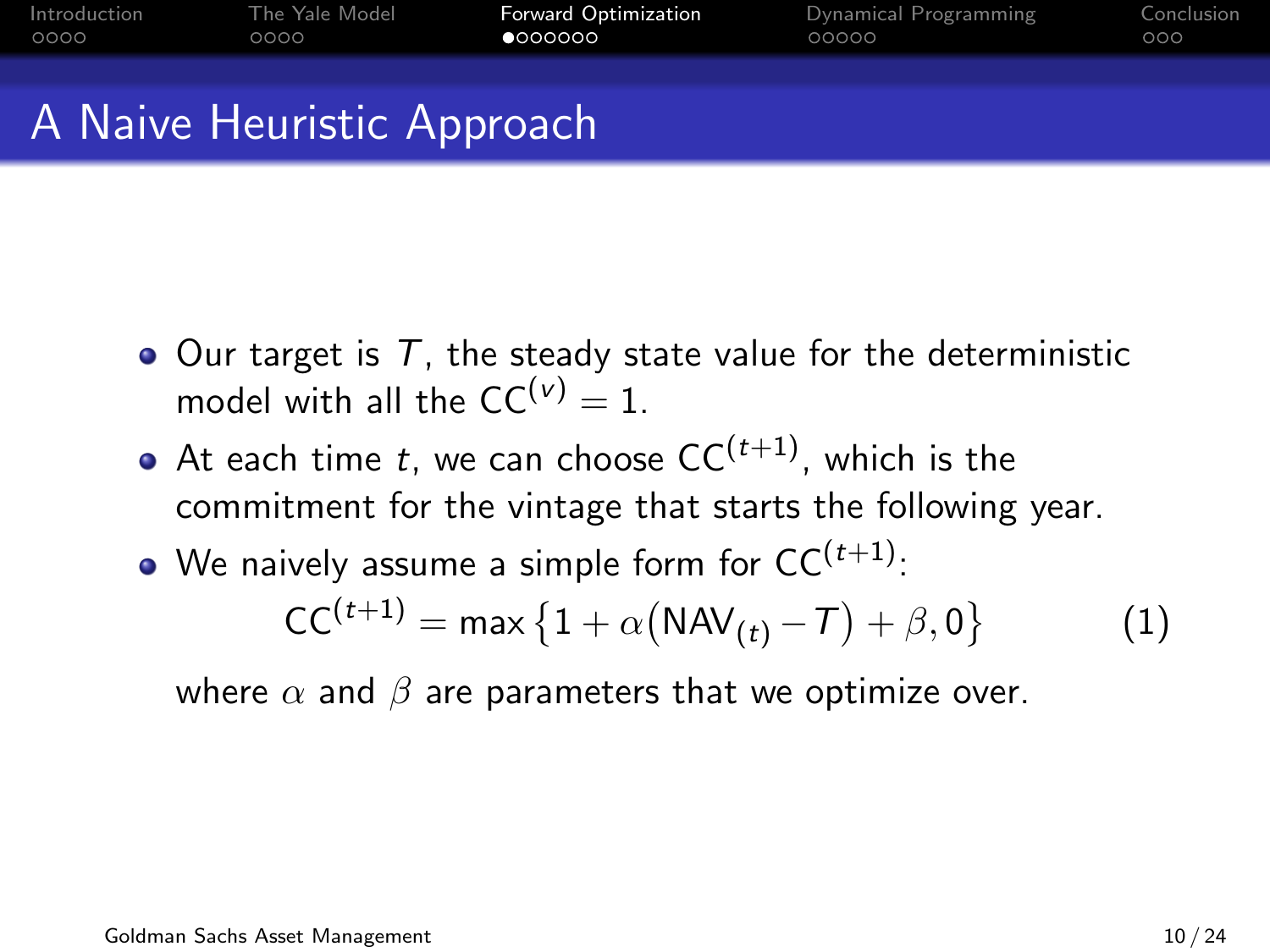| Introduction | The Yale Model         | <b>Forward Optimization</b> | Dynamical Programming | Conclusion |
|--------------|------------------------|-----------------------------|-----------------------|------------|
| 0000         | 0000                   | 0 000000                    | 00000                 | 000        |
|              | The Objective Function |                             |                       |            |

- First, we pick year 20 as a reference year and compute all the quantities at this year.
- Next, we consider some number of realizations of the stochastic process, typically 1000, to account for the noisy nature of the problem.
- Then, we define the objective function as the mean square error:

$$
L(NAV_{(20)}) = \mathbb{E}[(NAV_{(20)} - T)^2]
$$
 (2)

• Here  $\text{NAV}_{(20)}$  is the vector of  $\text{NAV}_{(20)}$  across all the realizations, and  $T$  is the vectorized target.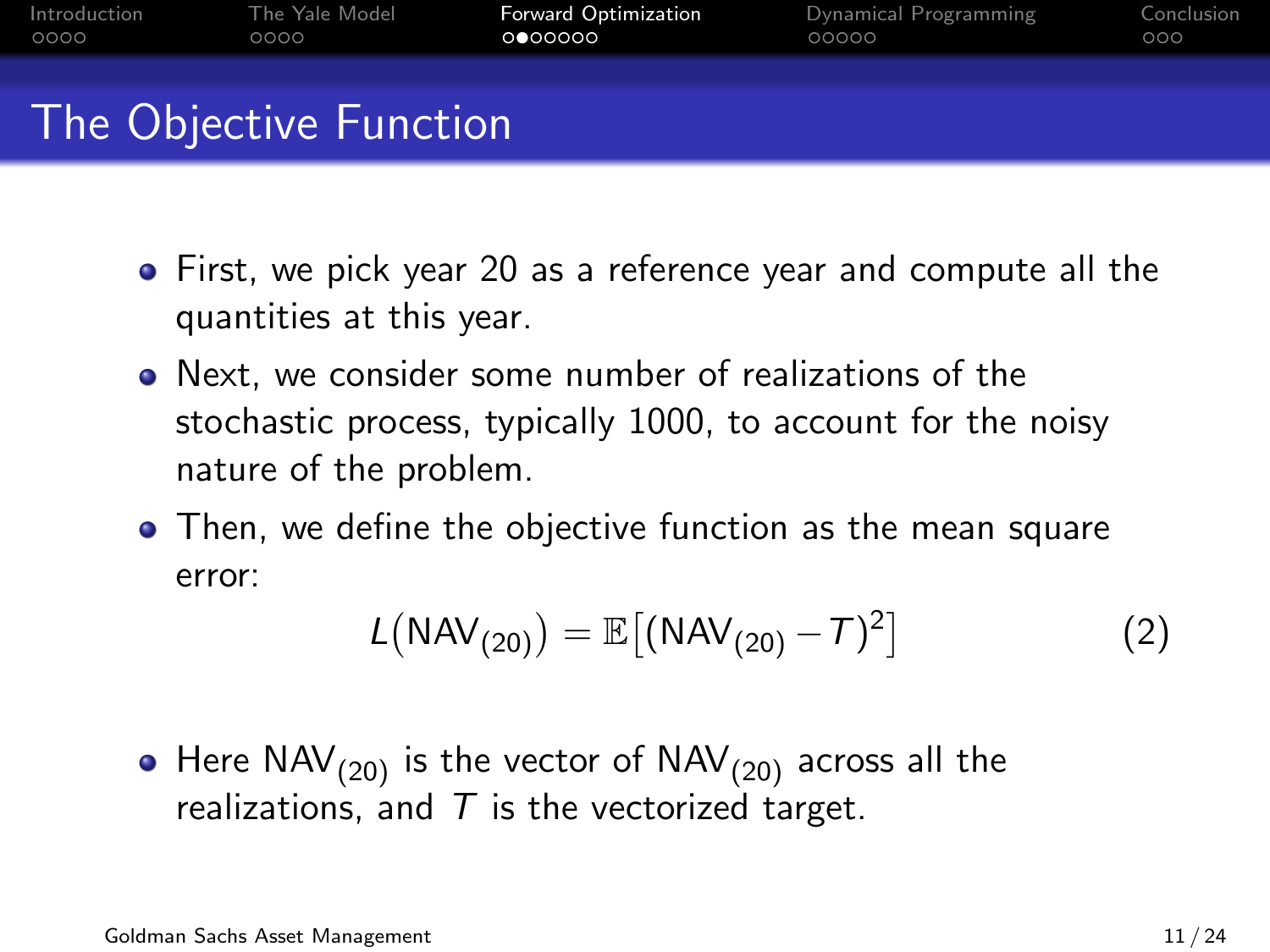| Introduction | The Yale Model | <b>Forward Optimization</b> | Dynamical Programming | Conclusion |
|--------------|----------------|-----------------------------|-----------------------|------------|
| OOOO         | 0000           | ററ⊜ററററ                     | LOOOOO                | റററ        |
|              |                |                             |                       |            |

#### Results with the Naive Approach

- No control  $(\alpha = \beta = 0)$  gives  $L \approx 40$ .
- Varying  $\alpha$  and  $\beta$  gives:



Figure: Varying (a)  $\alpha$  and (b)  $\beta$  results in varying errors. Optimum occurs near  $\alpha \approx 0.06$  and  $\beta \approx 0.03$ , which gives  $L \approx 38$ .

<span id="page-11-0"></span>• Hence, naive approach gives 5% improvement over no control. Goldman Sachs Asset Management 12 / 24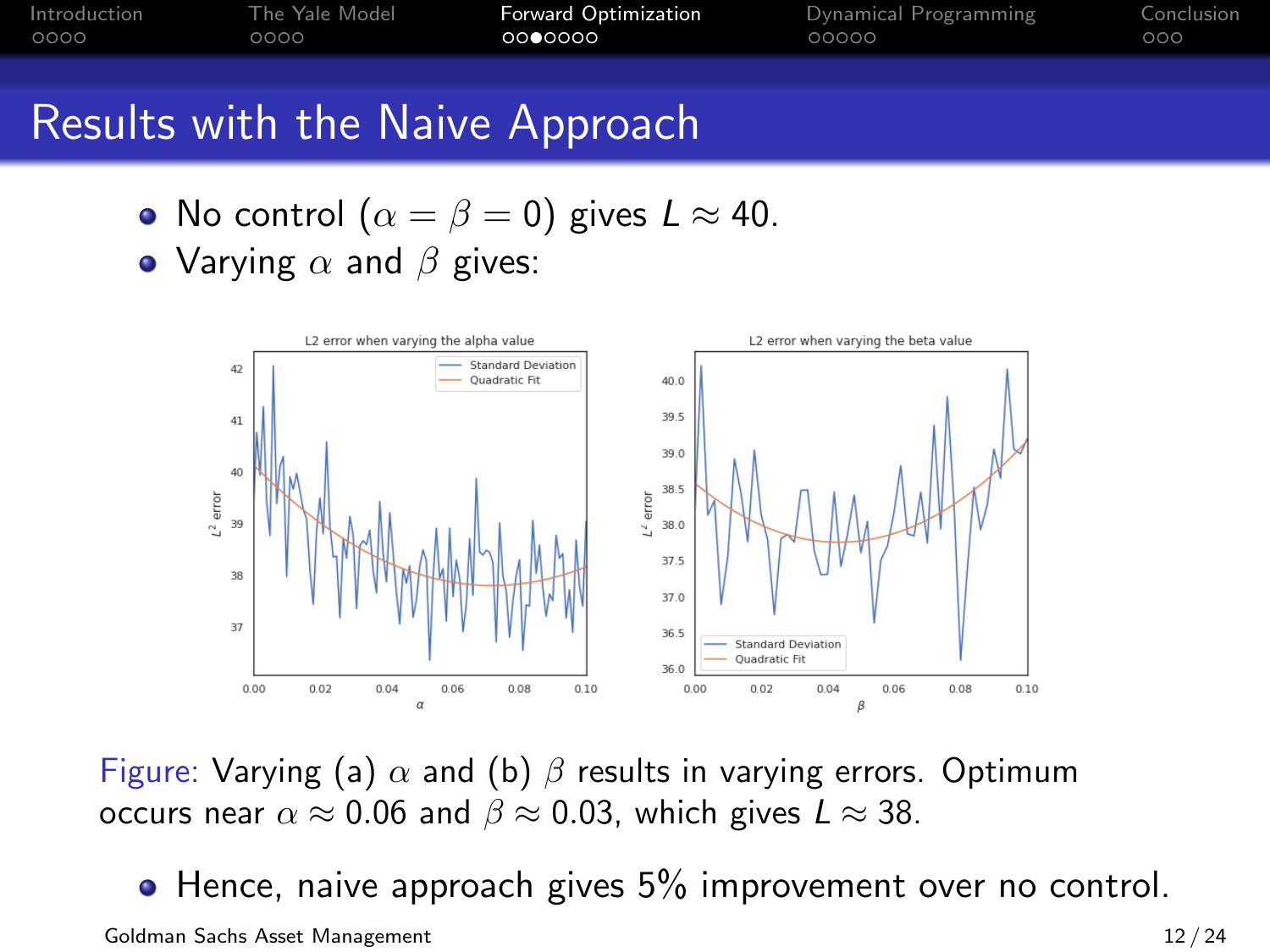| Introduction | The Yale Model | Forward Optimization              | Dynamical Programming | Conclusion |
|--------------|----------------|-----------------------------------|-----------------------|------------|
| 0000         | 0000           | 0000000                           | 00000                 | 000        |
|              |                | A More Complex Heuristic Approach |                       |            |

- 5% is not 0% improvement, but it also isn't very good.
- So consider a more sophisticated approach, defining  $CC^{(t+1)} = 1 + \langle S, \text{NAV}_A \rangle + \beta.$  (3)
- NAV $_A$  is a vector comprised of NAV $_{(s)}$  for  $s$  ranging from  $t - L + 1$  to t, giving the net asset values for the previous L years.
- $\bullet$  S is a strategy vector with components that we want to find, and  $\beta$  is another constant additive factor that we also want to find.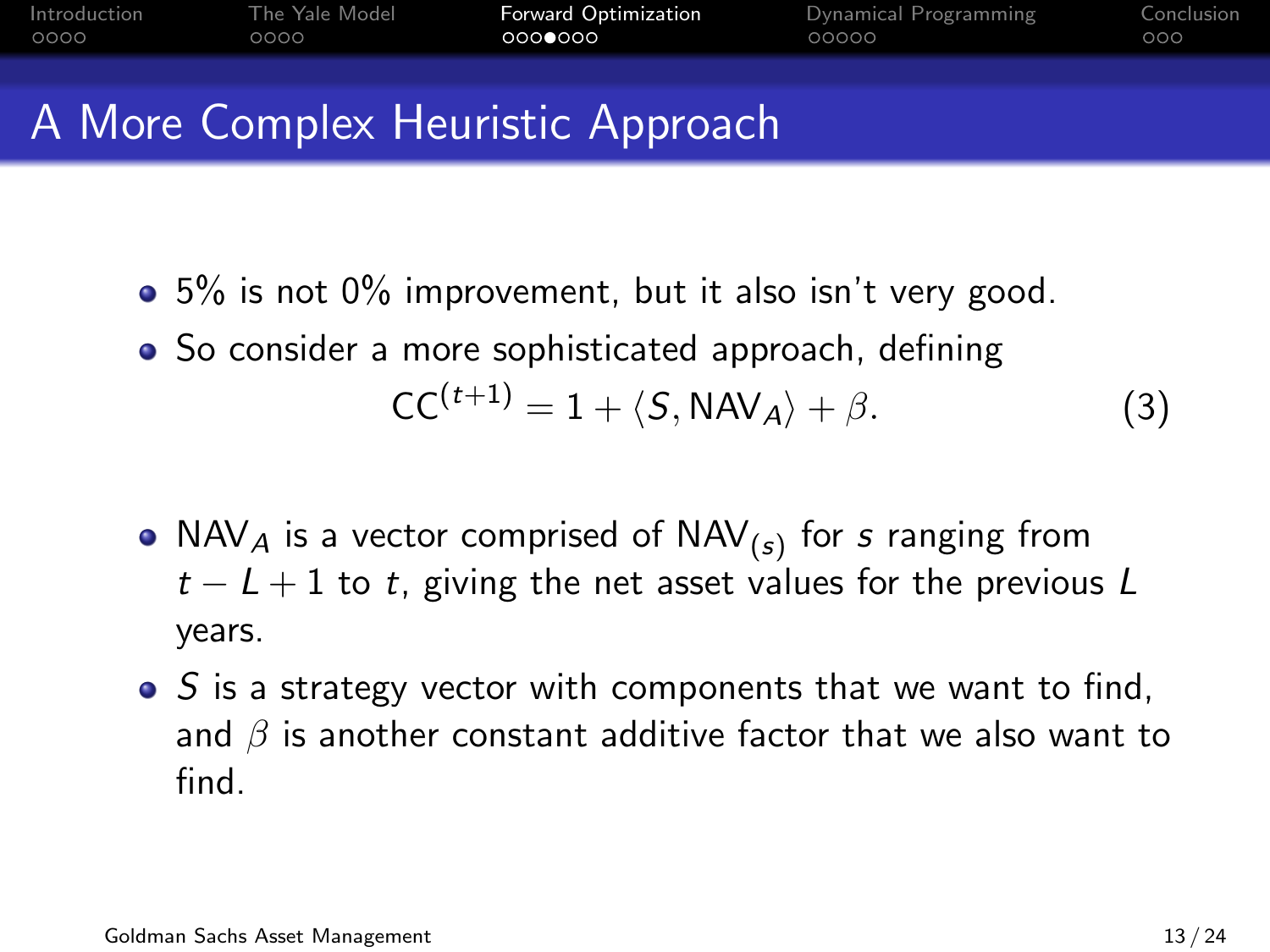| Introduction | The Yale Model          | <b>Forward Optimization</b> | Dynamical Programming | Conclusion |
|--------------|-------------------------|-----------------------------|-----------------------|------------|
| 0000         | 0000                    | $0000$ 000                  | 00000                 | 000        |
|              | <b>Gradient Descent</b> |                             |                       |            |

- To find S and  $\beta$ , use gradient descent, a common technique in convex optimization.
- $\bullet$  For a function F, to find the minimum, we iteratively perform the update:

$$
x_{n+1} = x_n - \gamma \nabla F(x_n) \tag{4}
$$

In our case.  $F$  is the loss function we are using

- $\bullet$  Here  $x_n$  is a sequence that hopefully converges to the minimum  $x^*$  and  $\gamma$  is a step size parameter.
- To compute the gradient, we use a centered finite difference method.
- Additionally, because of the stochasticity, we place limiters on the gradient so that the updates are not too large.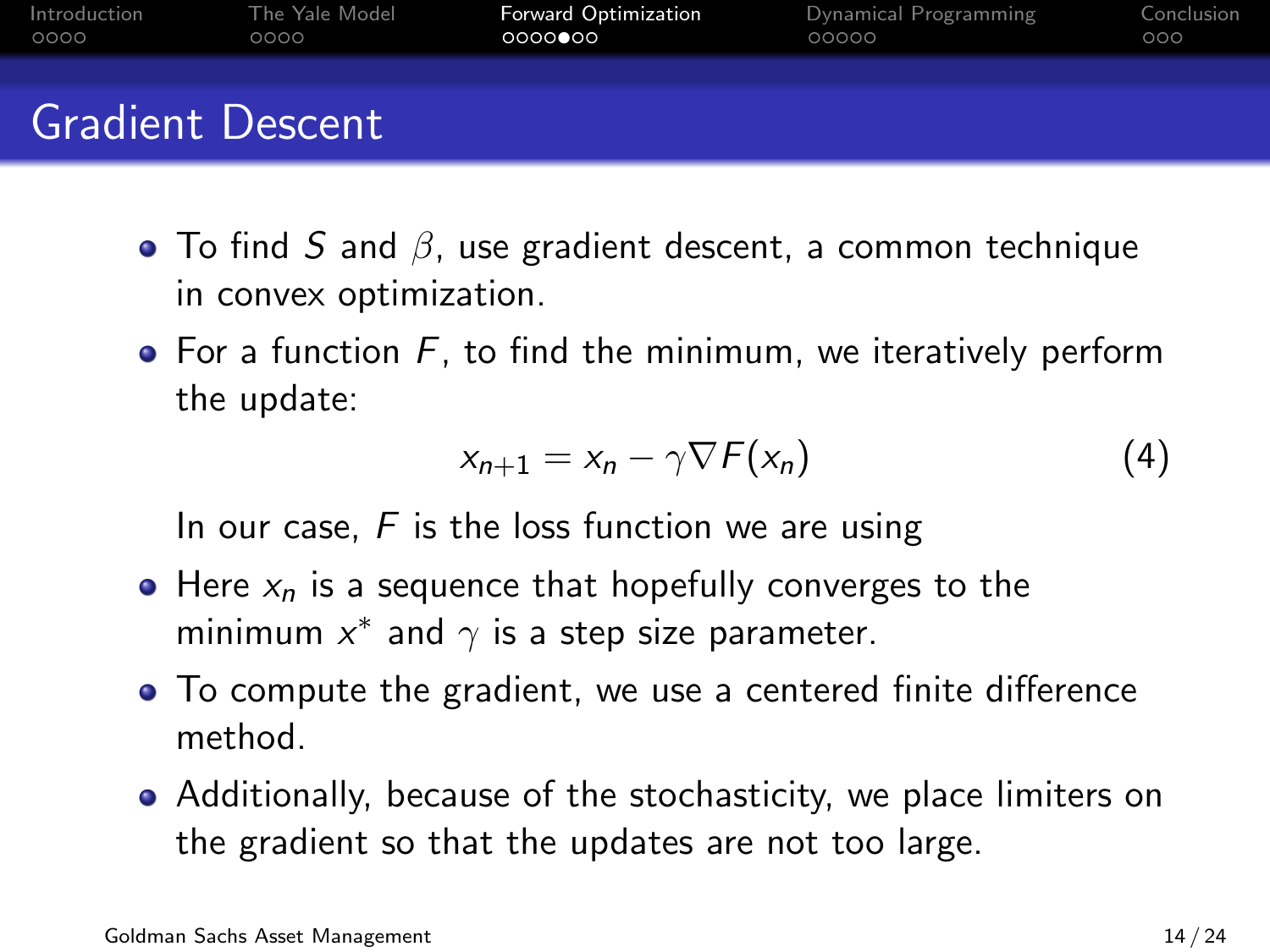| Introduction | The Yale Model | <b>Forward Optimization</b> | Dynamical Programming | Conclusion |
|--------------|----------------|-----------------------------|-----------------------|------------|
| OOOO         | 0000           | ററററൈ⊖െ                     | 00000                 | 000        |
|              |                |                             |                       |            |

## Gradient Descent Convergence

Gradient descent is guaranteed to converge for convex functions. Without noise, we believe that we would have convexity, based on the curve fits in Fig. [3.](#page-11-0) However, with the added noise, convergence is difficult.



Figure: Loss for gradient descent iterations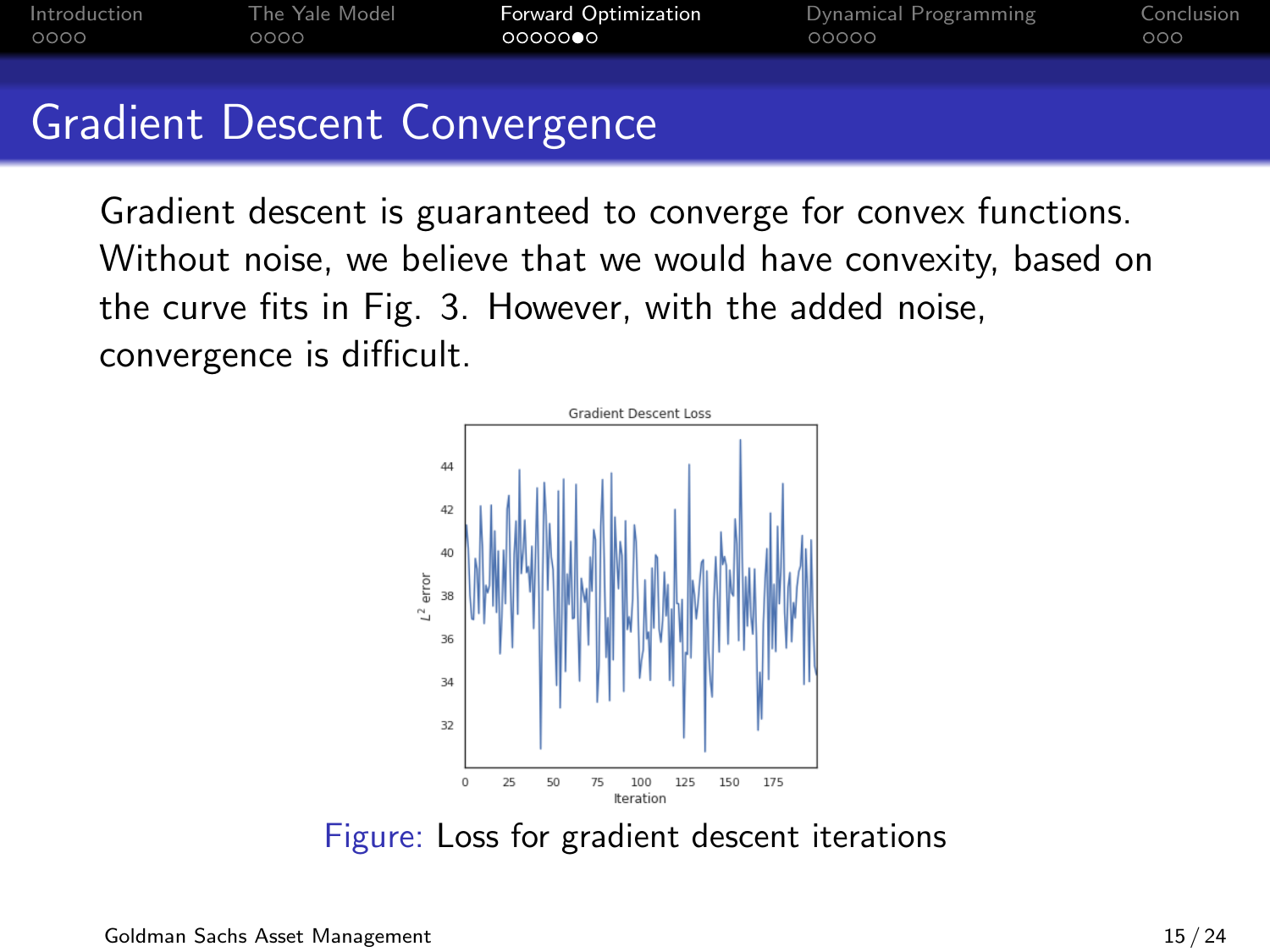| Introduction | The Yale Model | <b>Forward Optimization</b> | Dynamical Programming | Conclusion |
|--------------|----------------|-----------------------------|-----------------------|------------|
| 0000         | 0000           | 0000000                     | 00000                 | 000        |
|              |                |                             |                       |            |

## Comparison with No Control



Figure: Comparison of gradient descent derived control with no control. We see that we get a mean much closer to the target value.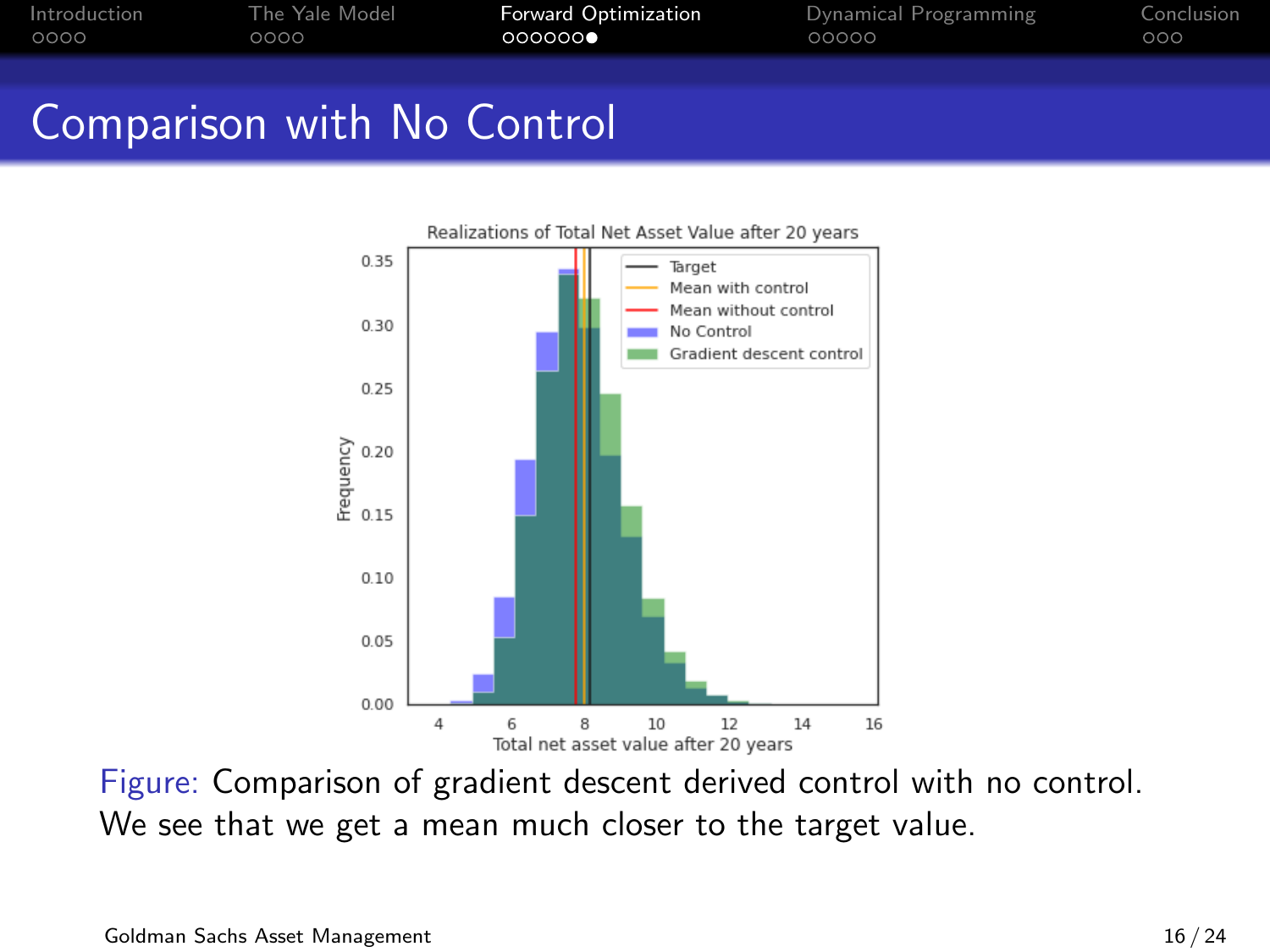<span id="page-16-0"></span>

| Introduction | The Yale Model         | Forward Optimization | Dynamical Programming | Conclusion |
|--------------|------------------------|----------------------|-----------------------|------------|
| 0000         | 0000                   | 0000000              | $\bullet$ 0000        | 000        |
|              | <b>Basic Framework</b> |                      |                       |            |

Recasting the problem in a more standard notation, consider the following stochastic control problem:

$$
\min_{u \in \mathcal{U}} J(t, x_t, v_t) = \min_{u \in \mathcal{U}} \mathbb{E} \left\{ \sum_{s=t}^T f_0(s, X_s, u_s(X_s, V_s) \right\} \tag{5}
$$

subject to the discrete-time state equation

$$
X_{t+1} = f_1(X_t, u_t, v_t), \quad X(t=0) = X_0 \in \mathbb{R}
$$
 (6)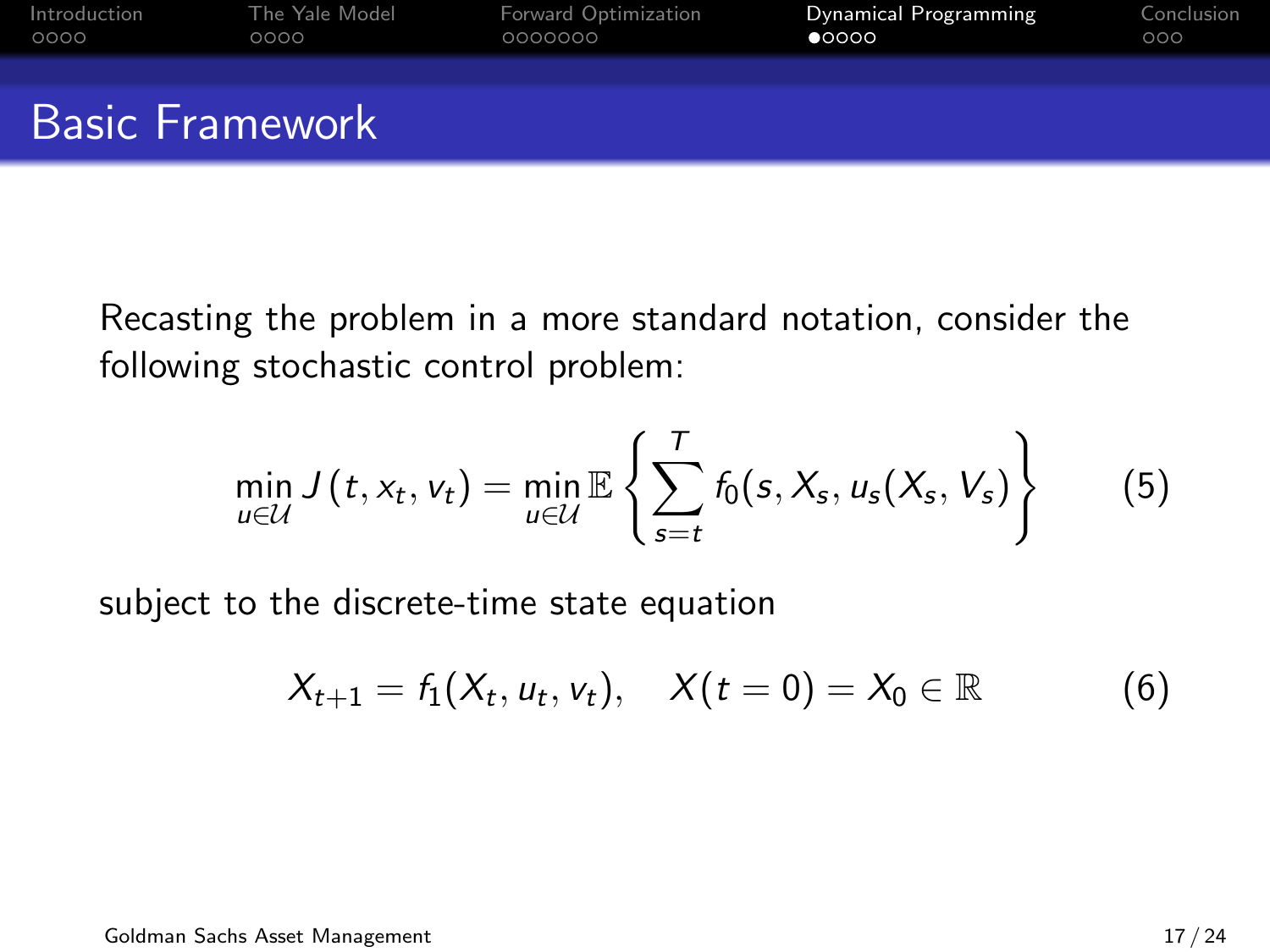| Introduction | The Yale Model | Forward Optimization                     | Dynamical Programming | Conclusion |
|--------------|----------------|------------------------------------------|-----------------------|------------|
| 0000         | 0000           | 0000000                                  | 00000                 | 000        |
|              |                | <b>Bellman's Principle of Optimality</b> |                       |            |

The central tool in solving this optimization problem is Bellman's dynamic programming equation

$$
J(t-1, x_{t-1}, v_{t-1}) = \min_{u_{t-1} \in \mathcal{U}} \left\{ f_0(t-1, x_{t-1}, u_{t-1}) + \mathbb{E} \left\{ J(t, x_t, v_t) \right\} \right\}
$$

This equation is difficult to solve when the state  $\mathsf{x}_t$  is high-dimensional (curse of dimensionality).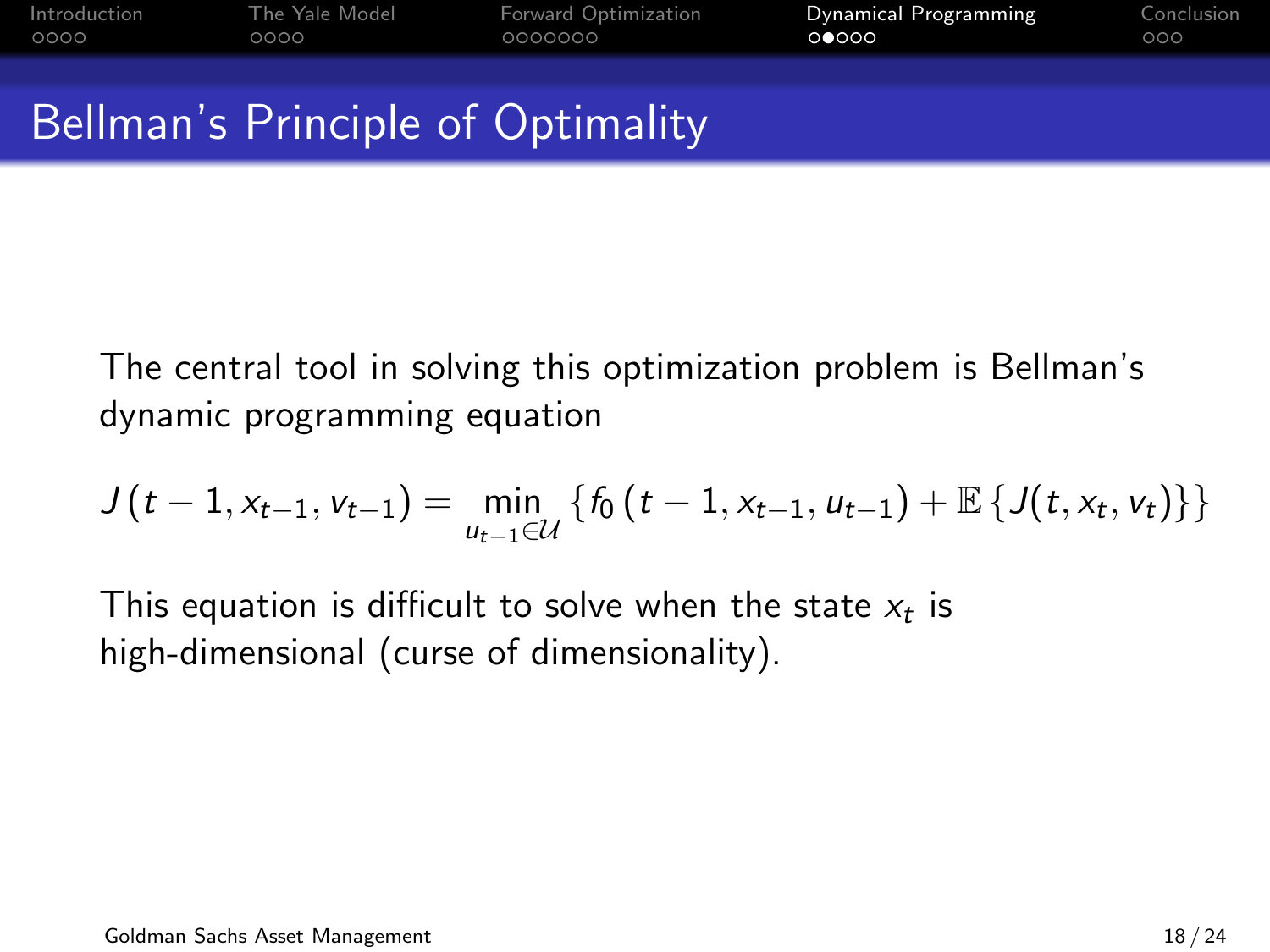| Introduction | The Yale Model | Forward Optimization | Dynamical Programming | Conclusion |
|--------------|----------------|----------------------|-----------------------|------------|
| 0000         | ററററ           | 0000000              | റററേറ                 | റററ        |
|              |                |                      |                       |            |

## A Dynamic Program Applied to a Reduced Model

We solve the following stochastic control problem

$$
\min_{CC} \mathbb{E}\left\{\sum_{t=0}^{H-1} \left(NAV_{(t)} - T\right)^2\right\}
$$

subject to a reduced model of the form

$$
NAV_{t+1} = f(NAV_t, CC_t, CC_{t-1}, CC_{t-2}, W_{t+1})
$$

where the noise is Gaussian with specified means and variances.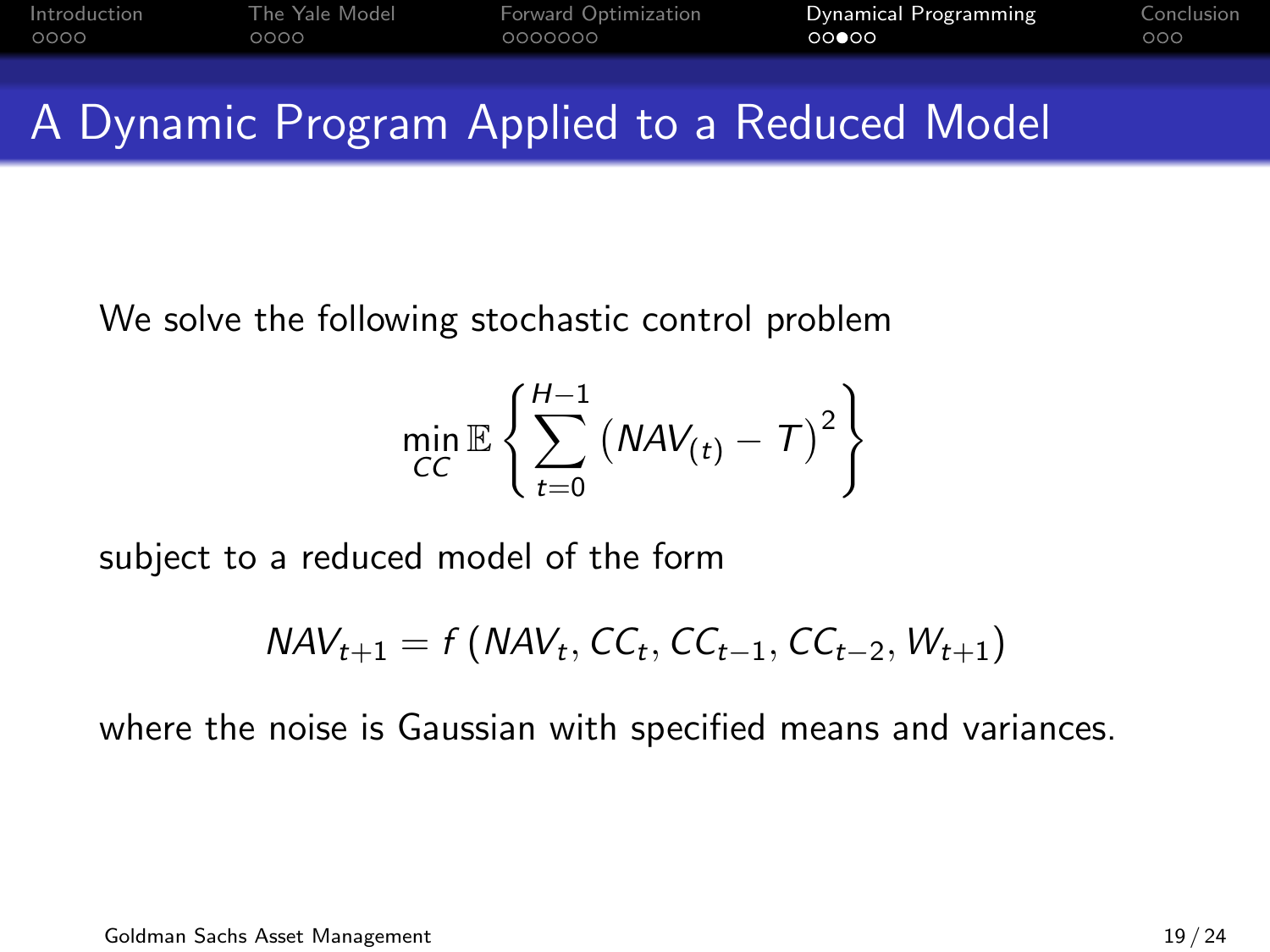| Introduction | The Yale Model | Forward Optimization | Dynamical Programming | Conclusion |
|--------------|----------------|----------------------|-----------------------|------------|
| 0000         | 0000           | 0000000              | 00000                 | 000        |
|              |                |                      |                       |            |

## Results of the Program

Setting the target  $T = 3$ , we observe the following result.

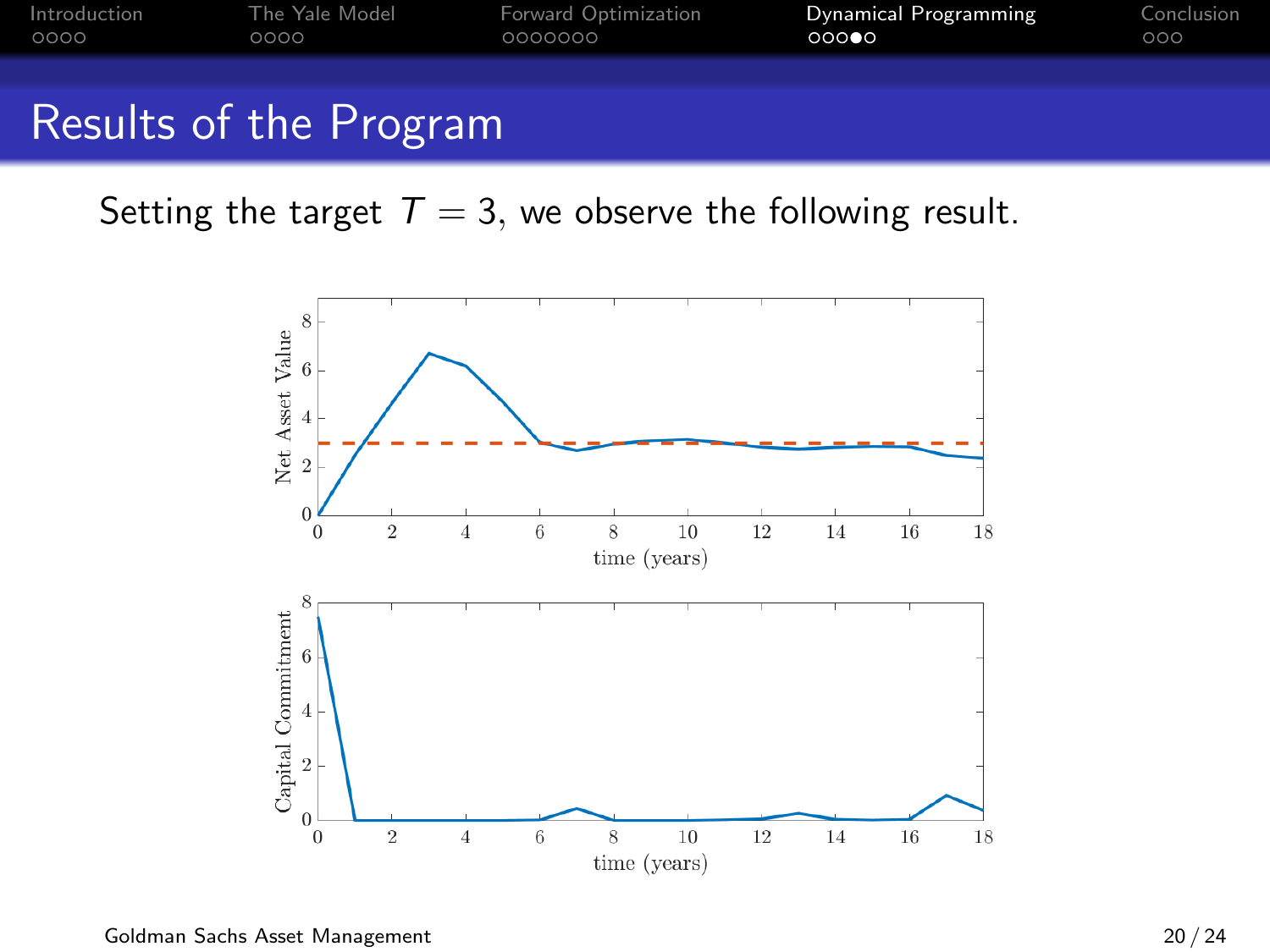| Introduction          | The Yale Model | Forward Optimization | Dynamical Programming | Conclusion |
|-----------------------|----------------|----------------------|-----------------------|------------|
| 0000                  | 0000           | 0000000              | 0000                  | 000        |
| <b>Another Result</b> |                |                      |                       |            |

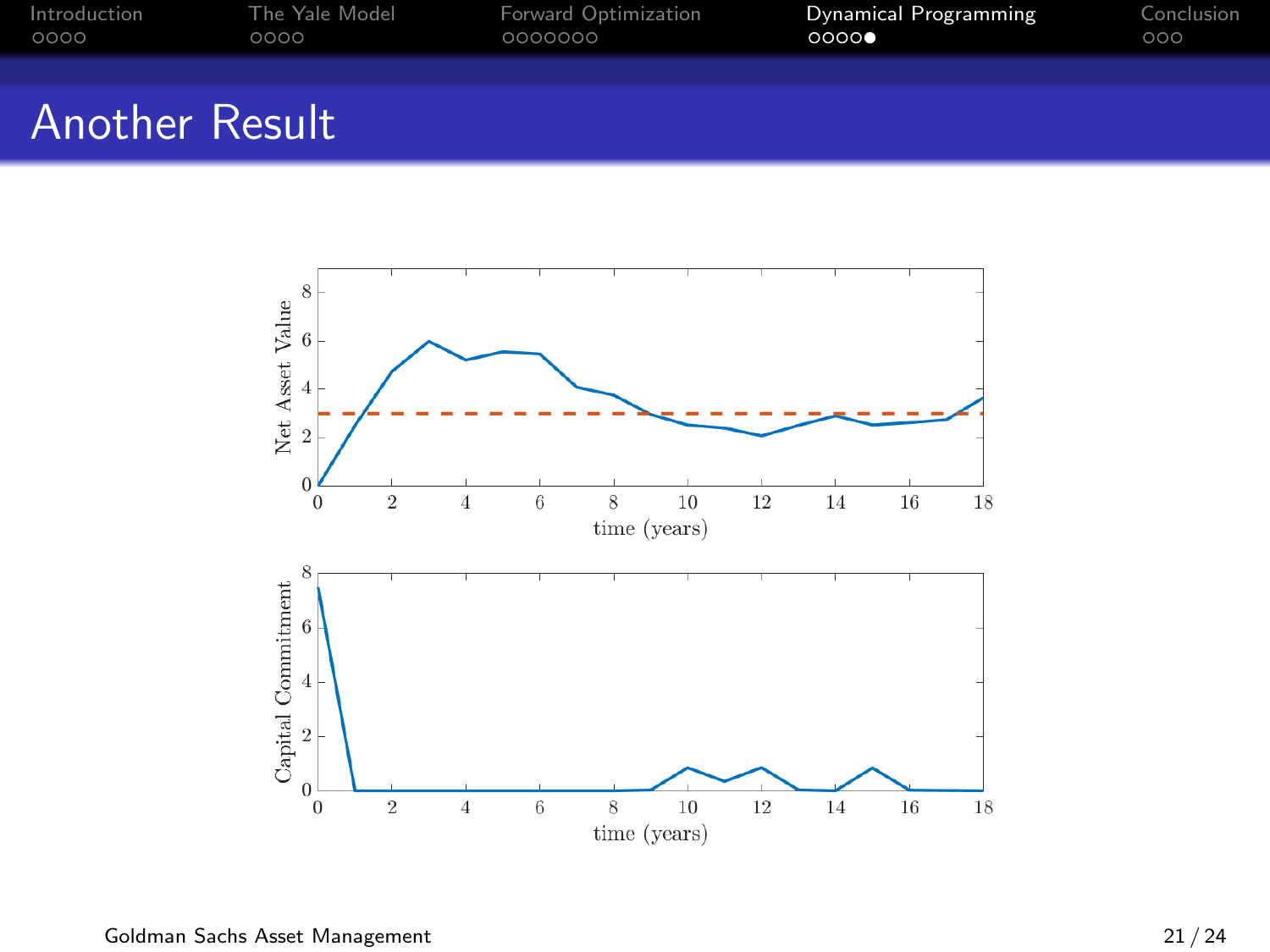<span id="page-21-0"></span>

| Introduction | The Yale Model | Forward Optimization | Dynamical Programming | Conclusion |
|--------------|----------------|----------------------|-----------------------|------------|
| 0000         | 0000           | 0000000              | 00000                 | $\bullet$  |
| Summary      |                |                      |                       |            |

This week, we investigated the stochastic multi-vintage Yale model, and we investigated a number of ways to perform control, including:

- **A** Naive linear control
- **•** Gradient descent optimized control
- Dynamic programming techniques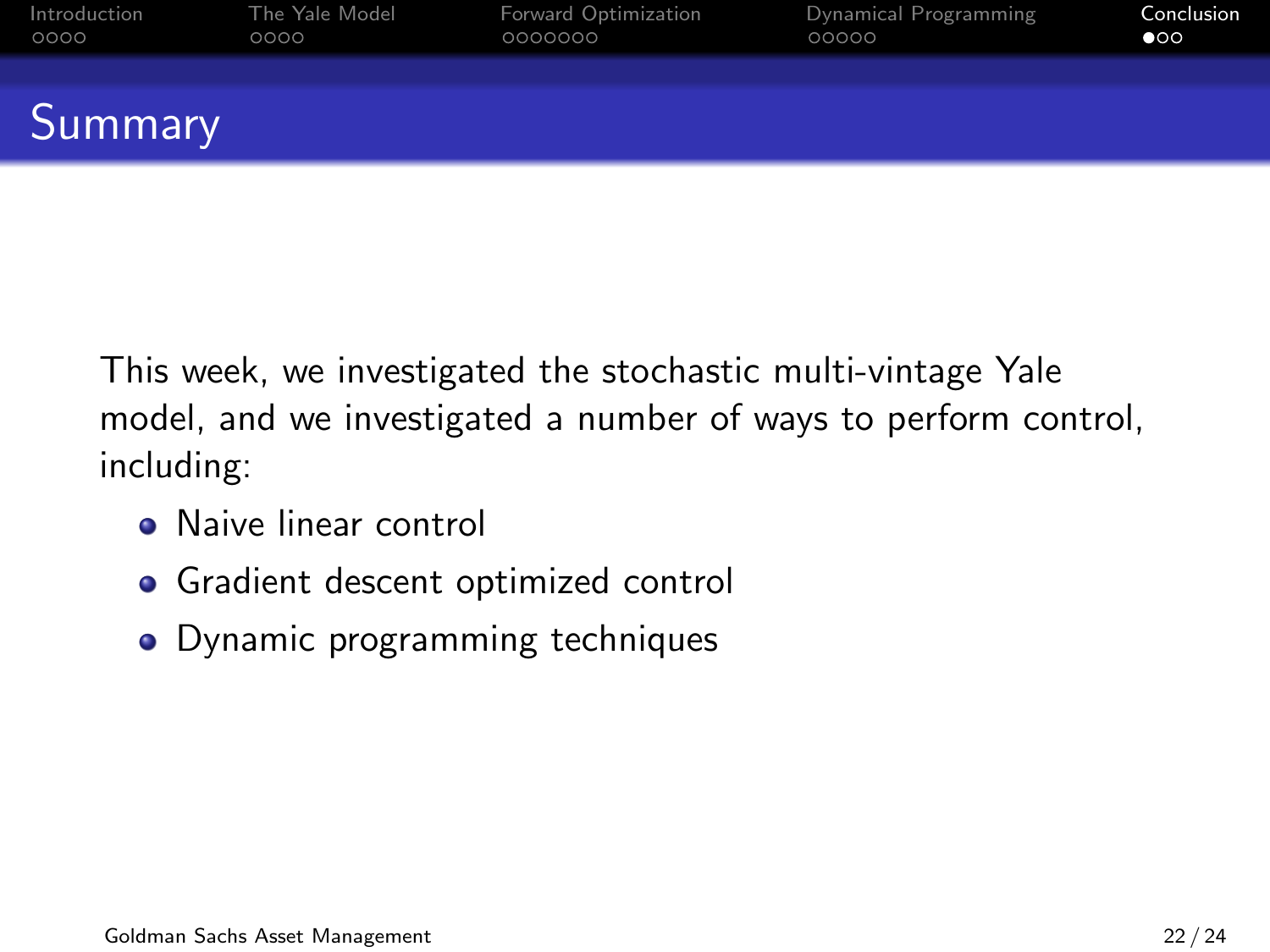| Introduction       | The Yale Model | Forward Optimization | Dynamical Programming | Conclusion            |
|--------------------|----------------|----------------------|-----------------------|-----------------------|
| 0000               | 0000           | 0000000              | 00000                 | $\circ \bullet \circ$ |
| <b>Future Work</b> |                |                      |                       |                       |

Many things to work on:

- How do strategies change if we pick different RC?
- Does using the geometric mean work better?
- Better gradient descent convergence, maybe with a different cost function?
- Does the strategy depend on the distribution of the noise terms? What if the noise is normal inverse Gaussian distributed instead of normal?
- Will reinforcement learning work?
- Can we generalize to the multi-asset setting?